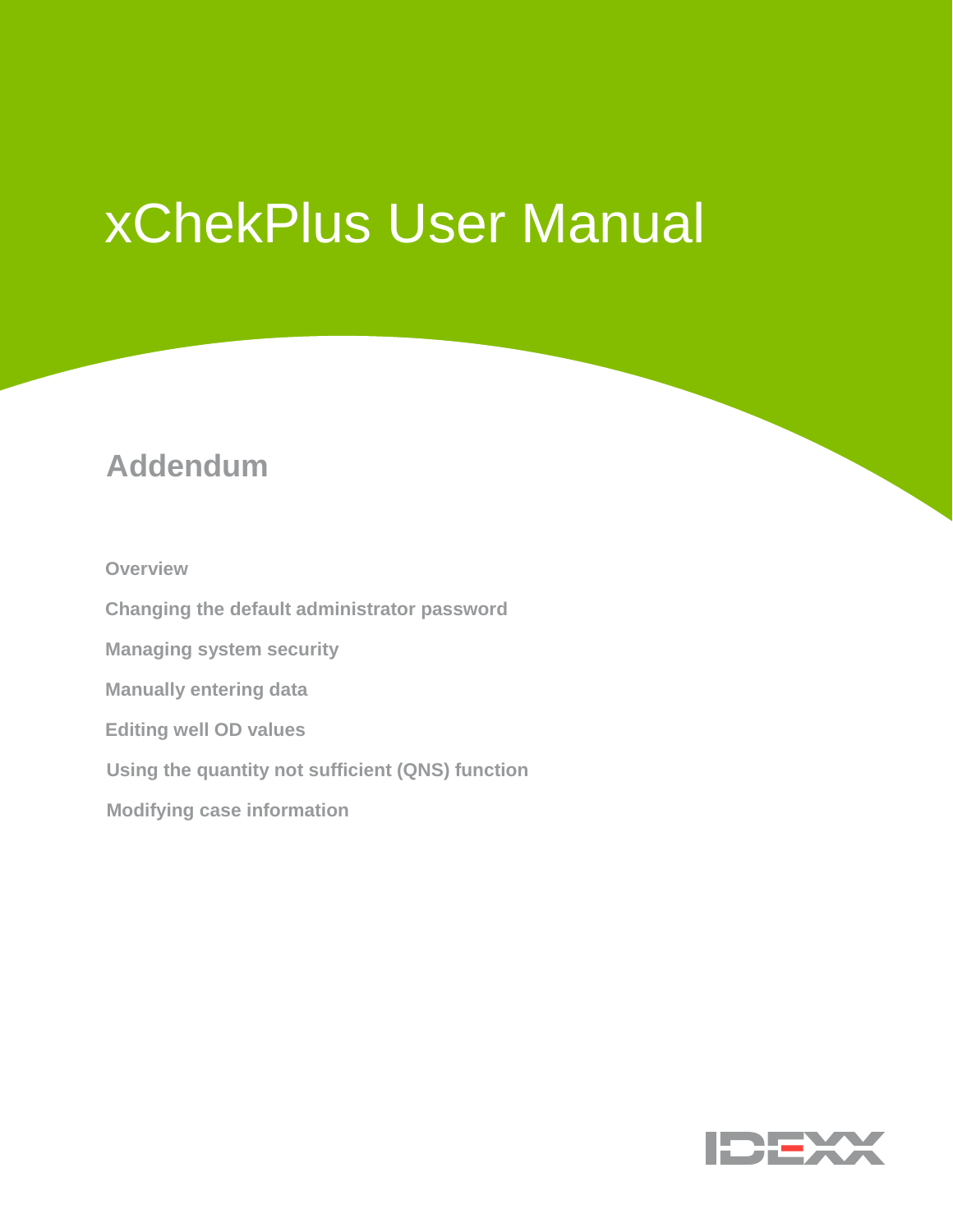# **I. Overview**

This addendum supplements the online user manual included with your xChekPlus\* software. Please use this addendum as a reference for the following functions, which are new or changed in the xChekPlus software version 4.0.1.65.

#### **New**

- Editing well OD values for controls and sample OD values
- Entering data manually into the xChekPlus software
- Marking wells as *quantity not sufficient* (QNS)

#### **Modified**

- Changing the default administrator password
- Managing system security
- Security configuration—technician tracking
- Modifying case information

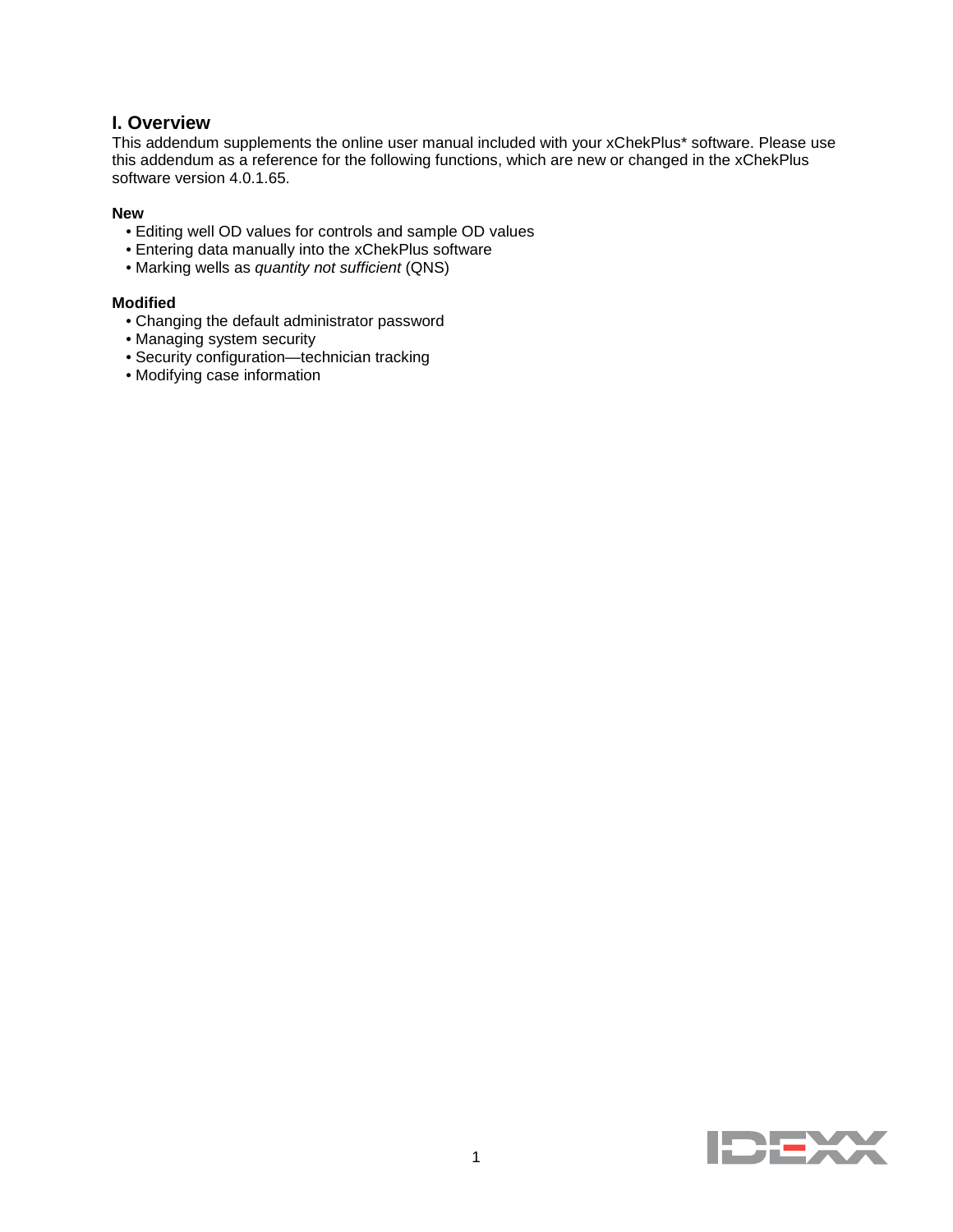# **II. Changing the default administrator password**

xChekPlus now has a default, case-sensitive administrator password: **admin** IDEXX recommends that you change your administrator password the first time you run the application.

To change the default administrator password:

- 1. Type the temporary password (**admin**, case-sensitive) in the current password field.
- 2. Type and confirm your new password.
- 3. Click **OK**.

| <b>K</b> Change Password                  | x<br> ⊟                |
|-------------------------------------------|------------------------|
| Current Password                          |                        |
|                                           | $\overline{\text{OK}}$ |
| New Password                              | Cancel                 |
|                                           |                        |
| Confirm Password                          |                        |
|                                           |                        |
|                                           |                        |
| Setting a Password for security features. |                        |
|                                           |                        |

To skip the password setup, click **Cancel**. You will be able to change the password later using the system security function (see ["III. Managing system security"](#page-2-0)).

#### <span id="page-2-0"></span>**III. Managing system security**

The xChekPlus system security function allows you to enable or disable system-wide changes. When system changes are enabled, the user can perform the following functions:

- Well OD editing
- Manual plate reading
- Technician tracking
- Deleting assays, reports, languages, and readers
- Adding/deleting custom file formats

<span id="page-2-1"></span>You may also set/change the administrator password using the System Security function.

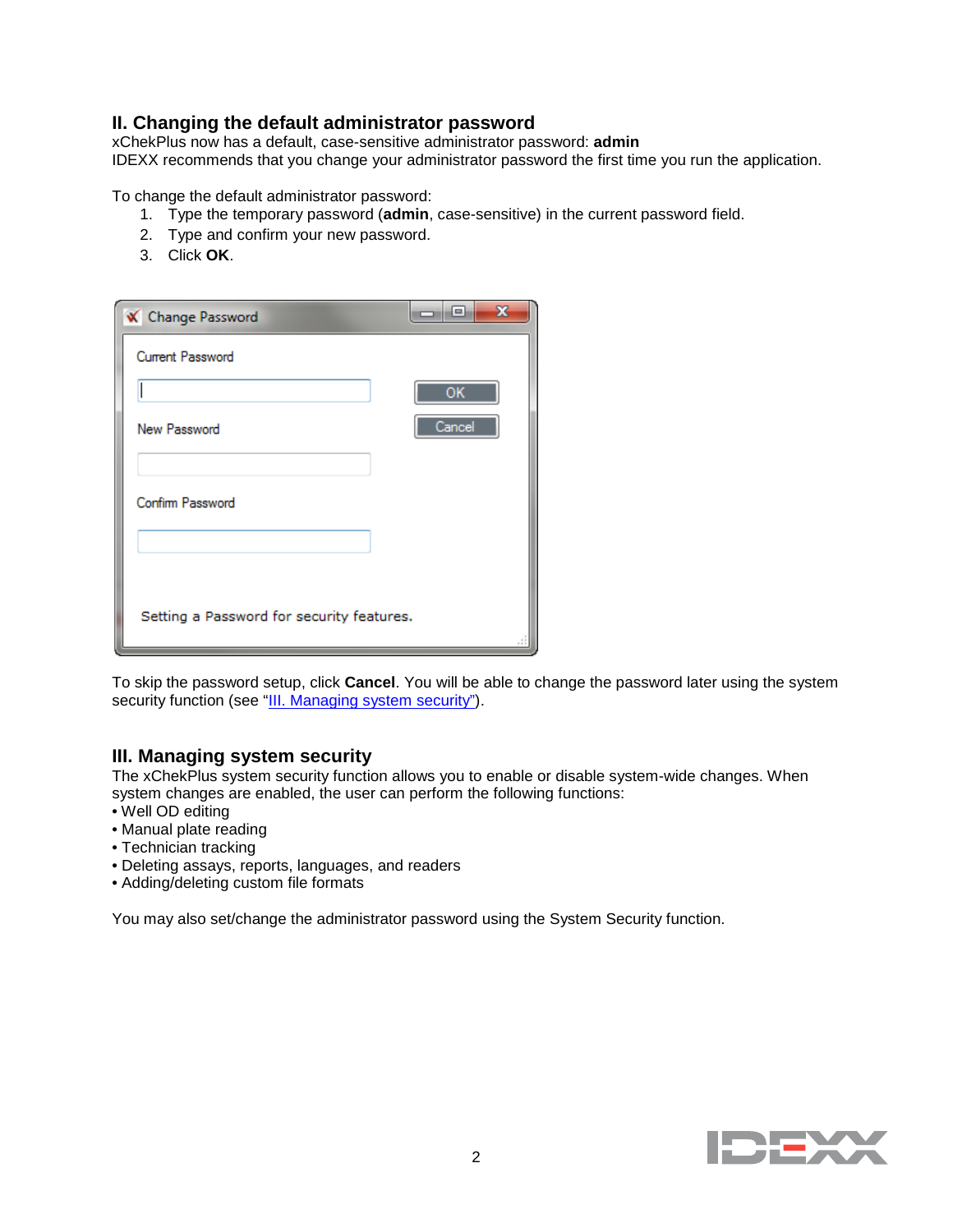#### **Enabling/disabling system-wide changes**

1. Choose **Options > Manage System Security** from the menu bar to open the Security Configuration dialog box.

The dialog box has three tabs: **System Changes, Technician Tracking,** and **Data Editing**. The System Changes tab is selected by default.

**Note:** Default settings at installation:

- System changes—disabled
- Technician tracking—enabled
- Well OD and manual plate reading—disabled

| B<br><b>X</b> Security Configuration                 |  |
|------------------------------------------------------|--|
| System Changes<br>Technician Tracking   Data Editing |  |
| Disable System Changes<br>$\bullet$                  |  |
| Enable System Changes                                |  |
| <b>Change Password</b>                               |  |
| Test With Confidence™<br>Close                       |  |

When system changes are disabled, the options on both the Technician Tracking and Data Editing tabs are disabled (grayed out).

| P<br>$\Sigma$<br><b>X</b> Security Configuration                                 | <b>X</b> Security Configuration                                                                                                                                                                                                      |
|----------------------------------------------------------------------------------|--------------------------------------------------------------------------------------------------------------------------------------------------------------------------------------------------------------------------------------|
| <b>Technician Tracking</b><br>Data Editing<br>System Changes                     | Data Editing<br><b>Technician Tracking</b><br>System Changes                                                                                                                                                                         |
| Disable Technician Tracking<br>∩<br>Enable Technician Tracking<br>$\circledcirc$ | -Well OD Edits<br>Disable Well OD Editing<br>$\circledcirc$<br><b>Enable Well OD Editing</b><br>- Manual Plate Reading<br>Disable Manual Plate Reading<br>$\circledcirc$<br><b>C</b> Enable Manual Plate Reading<br>Audit Log Report |
| Test With Confidence™<br>Close<br>.11                                            | Test With Confidence™<br>Close                                                                                                                                                                                                       |

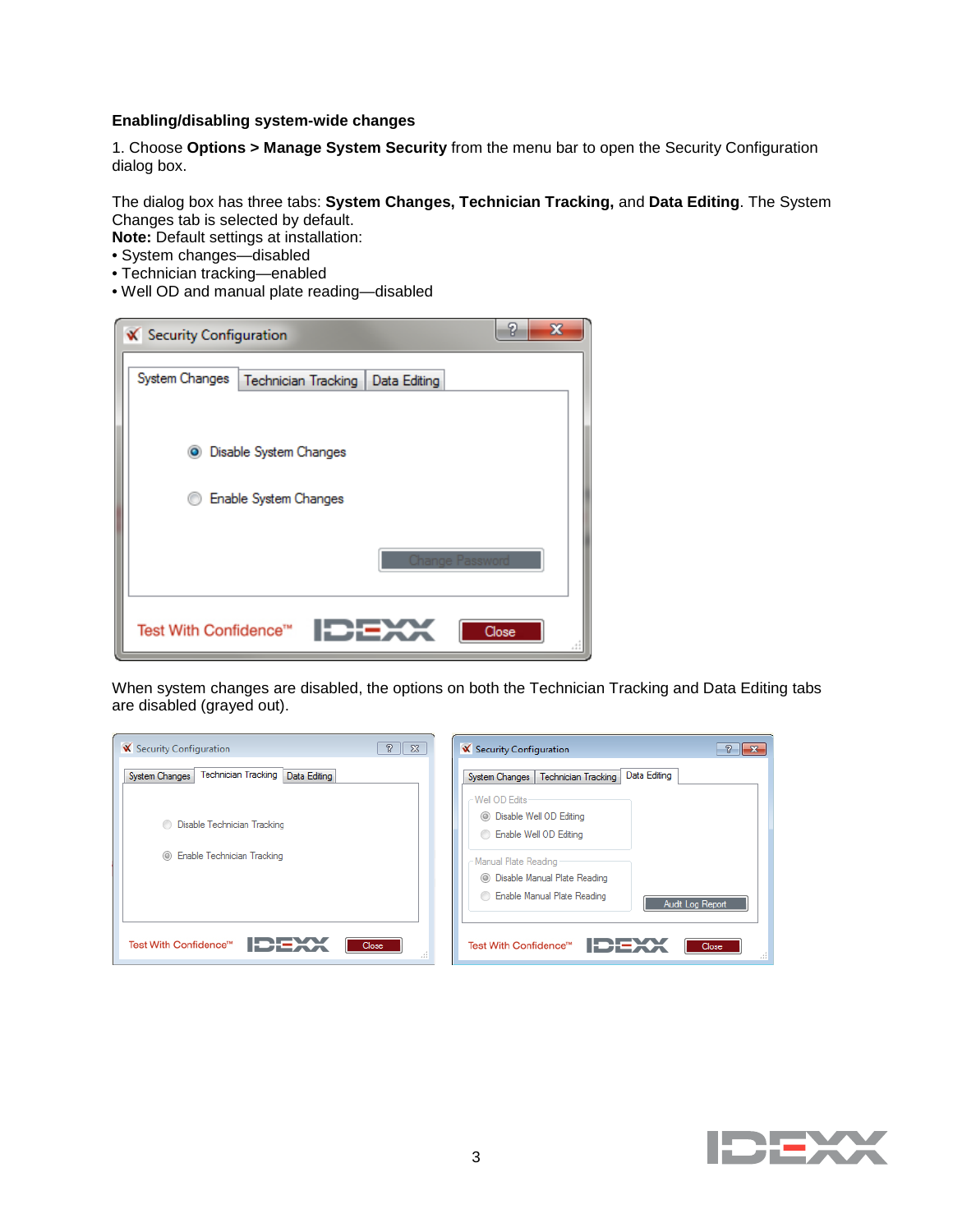2. To enable system changes, select **Enable System Changes**, enter the administrator password, and click **OK**.



**Note:** If you have not changed the default administrative password, enter **admin** (case-sensitive). The Enable System Changes feature is now activated.

| <b>X</b> Security Configuration                       | 'n<br>x |
|-------------------------------------------------------|---------|
| System Changes<br>Technician Tracking<br>Data Editing |         |
| Disable System Changes                                |         |
| Enable System Changes<br>$\bullet$                    |         |
| Change Password                                       |         |
| Test With Confidence™                                 | Close   |

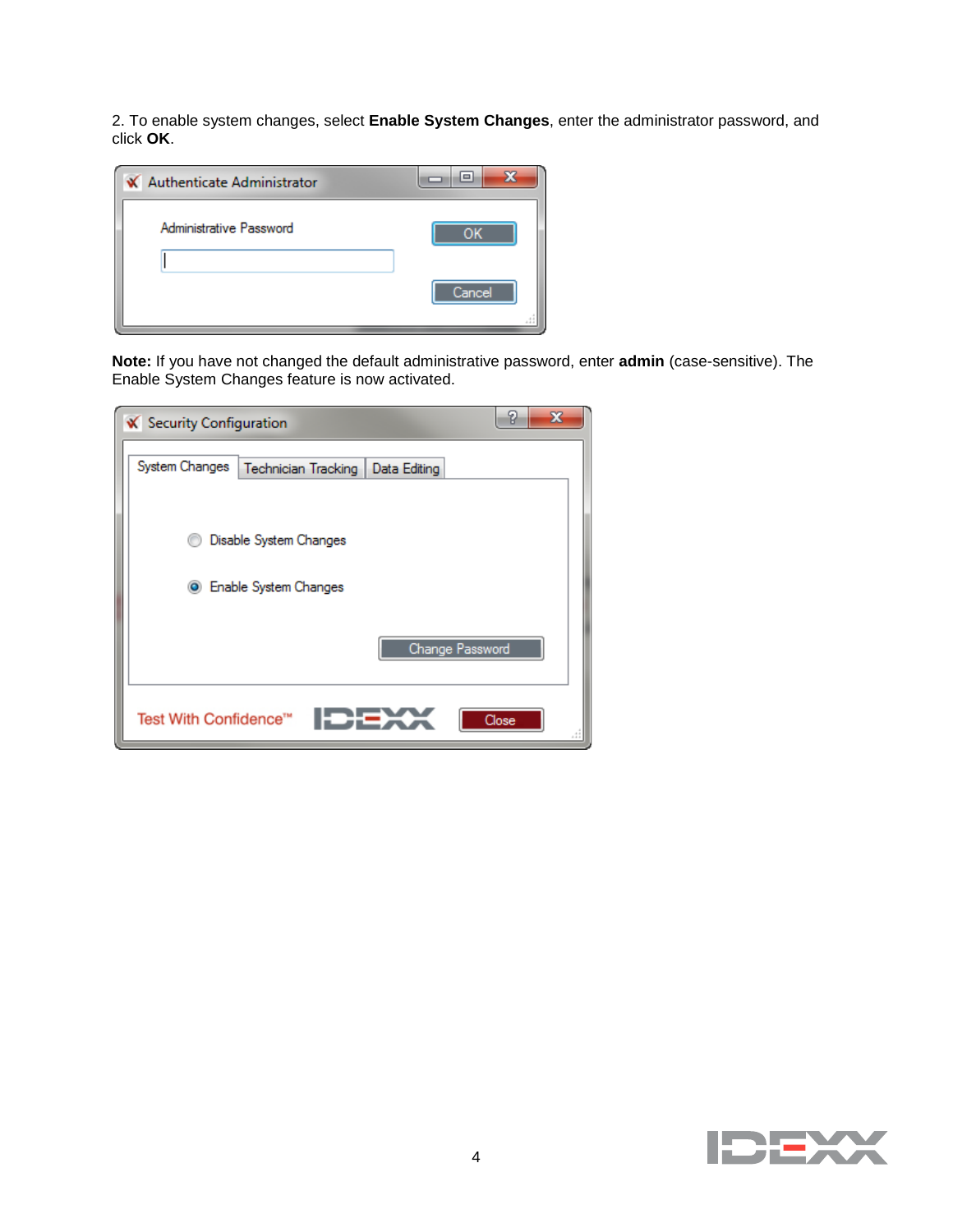#### **Changing the administrator password**

1. Choose **Options > Manage System Security** from the menu bar.

2. Click **Change Password** (if **Disable System Changes** is selected, click **Enable System Changes** to activate the **Change Password** button).

| <b>X</b> Security Configuration                       | B<br>x |
|-------------------------------------------------------|--------|
| System Changes<br>Technician Tracking<br>Data Editing |        |
| Disable System Changes                                |        |
| Enable System Changes<br>$\bullet$                    |        |
| Change Password                                       |        |
| Test With Confidence™                                 | Close  |

3. Type the existing password in the **Current Password** field.

The default administrative password for xChekPlus is **admin** (case-sensitive). Type the new password, retype the new password to confirm, and click **OK**.

| <b>K</b> Change Password                  | x<br>$=$ |
|-------------------------------------------|----------|
| Current Password                          |          |
|                                           | OK       |
| New Password                              | Cancel   |
| Confirm Password                          |          |
| Setting a Password for security features. |          |

**Note:** We recommend that you set the administrator password once you have installed your xChekPlus software.

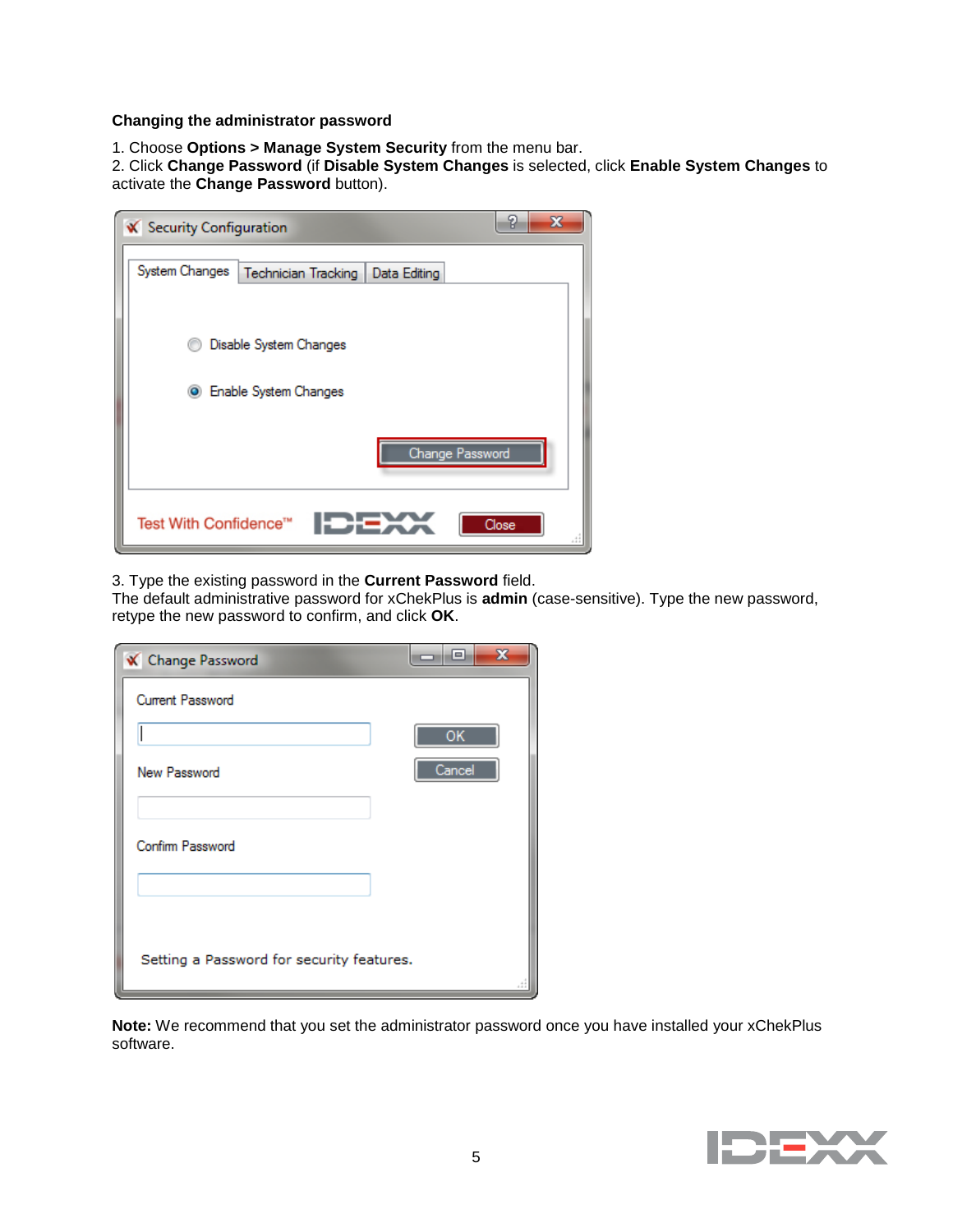## **Security configuration—technician tracking**

Technician tracking is enabled by default.

When system changes are enabled, you may make changes to the technician tracking selection.

| <b>X</b> Security Configuration                       |             |
|-------------------------------------------------------|-------------|
| Technician Tracking<br>System Changes<br>Data Editing |             |
|                                                       |             |
| Disable Technician Tracking                           |             |
| Enable Technician Tracking<br>$\bullet$               |             |
|                                                       |             |
|                                                       |             |
|                                                       |             |
| Test With Confidence™                                 | Close<br>a1 |

When enabling technician tracking **after it has been disabled,** you will be prompted to enter a technician ID.

| <b>X</b> Security Configuration |                            |              | 7<br>ΣS     |
|---------------------------------|----------------------------|--------------|-------------|
| System Changes                  | <b>Technician Tracking</b> | Data Editing |             |
|                                 |                            |              |             |
|                                 | <b>X</b> Switch User       | 同            |             |
|                                 | Technician ID              |              |             |
|                                 | OK                         | Cancel       |             |
|                                 |                            |              |             |
|                                 |                            |              |             |
| Test With Confidence™           |                            |              | Close<br>лî |

**Note:** The system does not need to be restarted when changing technician tracking options.

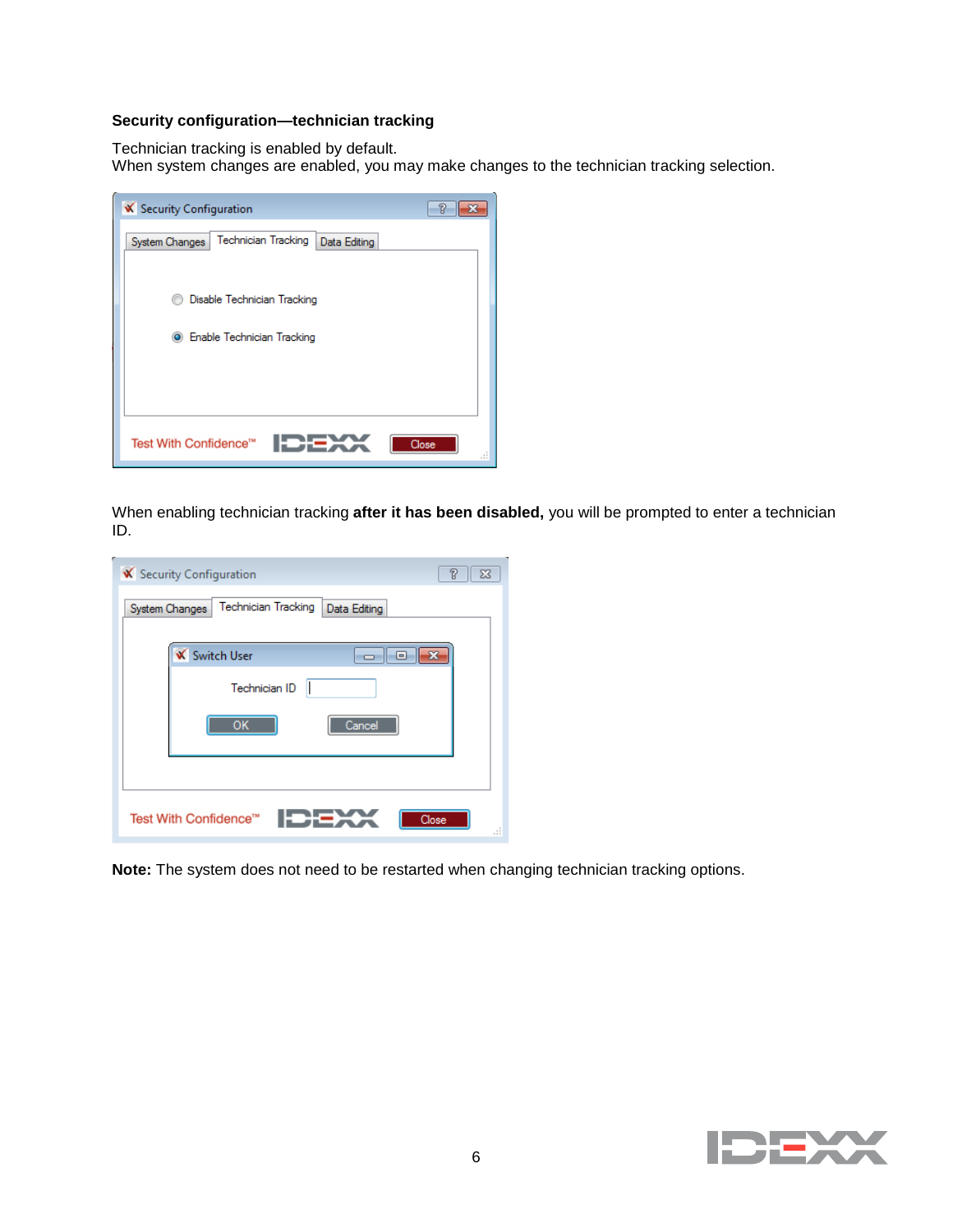#### **Security configuration—data editing**

The Data Editing tab in the Security Configuration window gives you the option to enable well OD editing and/or manual plate reading. These two functions can be enabled or disabled independently of each other. When you install the application, both of these functions are disabled by default.

**Note:** To enable either or both of these features, you must enable system changes. (See ["Enabling/disabling system-wide changes\)](#page-2-1).

To access the data editing security options:

- 1. Choose **Options > Manage System Security** from the menu bar.
- 2. Click on the **Data Editing** tab.
- 3. Select the desired options.
- 4. Click **Close**.

| <b>X</b> Security Configuration      | 'n<br>x          |
|--------------------------------------|------------------|
| System Changes   Technician Tracking | Data Editing     |
| Well OD Edits                        |                  |
| Disable Well OD Editing              |                  |
| <b>C</b> Enable Well OD Editing      |                  |
| Manual Plate Reading                 |                  |
| Disable Manual Plate Reading         |                  |
| <b>C</b> Enable Manual Plate Reading | Audit Log Report |
| Test With Confidence™                | Close            |

**Note:** If you wish to prevent the ability to enable/disable well OD editing or manual plate reading, click the **System Changes** tab and select **Disable System Changes**.

**Note:** Disabling system changes will not disable well OD editing or manual plate reading if they have been enabled.

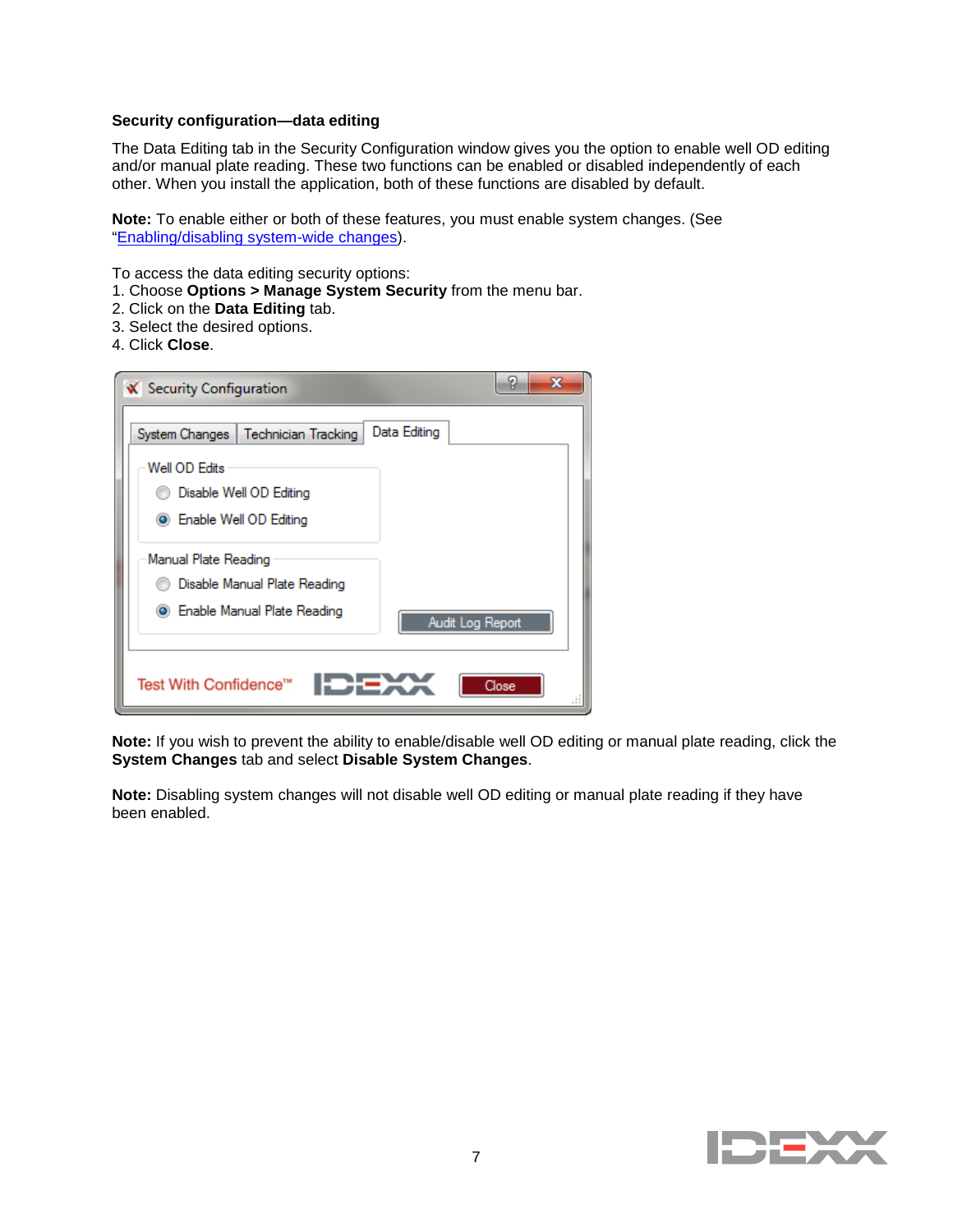#### **Audit Log Report**

The Audit Log Report is available to view by all users and lists the following changes that have been made to the system:

- Enabling and disabling manual plate reading and well OD editing
- Changes to the administrator password
- Well OD editing, including original and edited data
- Wells marked as QNS

To access the report:

- 1. Choose **Options > Manage System Security** from the menu bar.
- 2. Click on the **Data Editing** tab.

3. Click on the **Audit Log Report** button to open the report. The most recent changes will be displayed first.

| <b>X</b> Security Configuration      | R<br>х           |
|--------------------------------------|------------------|
| System Changes   Technician Tracking | Data Editing     |
| Well OD Edits                        |                  |
| Disable Well OD Editing              |                  |
| <b>Enable Well OD Editing</b>        |                  |
| - Manual Plate Reading               |                  |
| Disable Manual Plate Reading         |                  |
| (@) Enable Manual Plate Reading      | Audit Log Report |
| Test With Confidence™                | Close            |

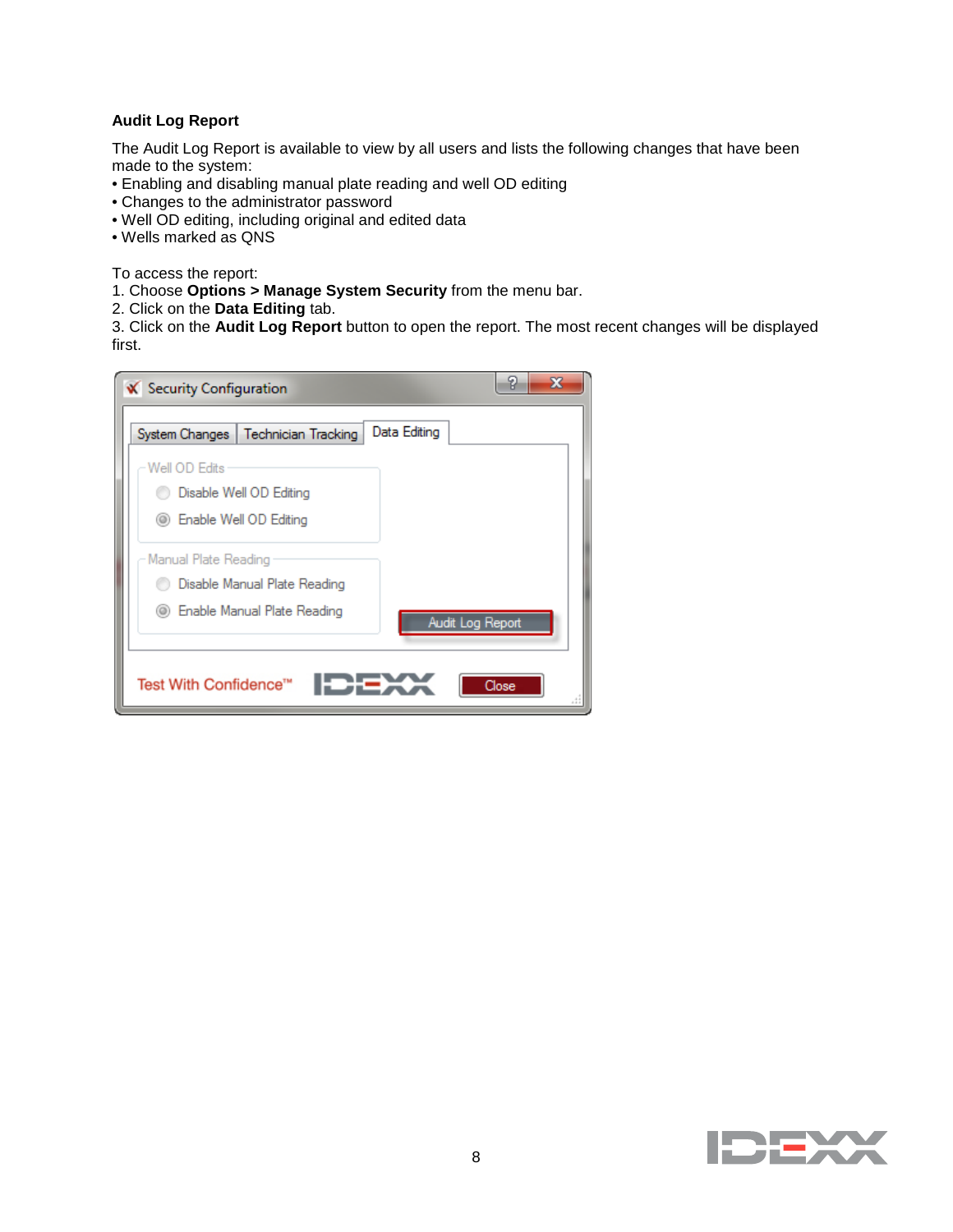#### **F. Managing system security—additional features**

#### **Manage delimited file formats**

To add or delete custom file formats, you must enable system changes. If you try to add a new file format and the System Changes Disabled checkbox is selected, you will get the follow message:

| Manage Delimited File Formats                                                                                                                                                                 |    |
|-----------------------------------------------------------------------------------------------------------------------------------------------------------------------------------------------|----|
| Please Enable System Changes to Add Custom file format. To Enable System<br>Changes select Options > Manage System Security. Return to Manage Delimited<br>File Formats to complete addition. |    |
|                                                                                                                                                                                               | OK |

If you try to delete an existing file format and the System Changes Disabled checkbox is **not** selected, you will get the follow message.



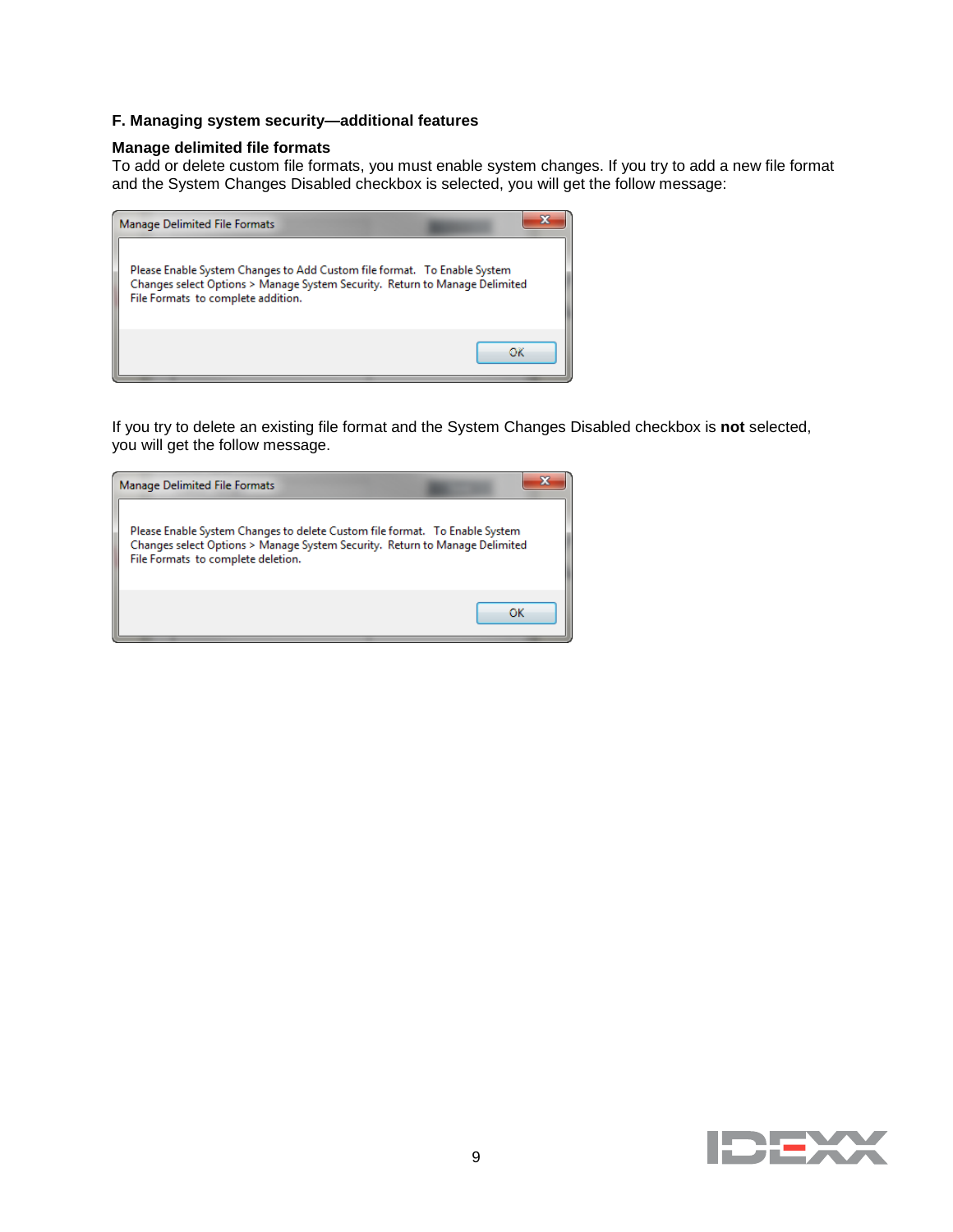#### **Deleting assays, reports, languages, or readers files**

In order to delete assays, reports, languages, or reader files, you must enable system changes. If system changes are disabled, you will get one of the following four messages, depending on what you are trying to delete:



| Delete Reader                                                                                                                                                               |    |
|-----------------------------------------------------------------------------------------------------------------------------------------------------------------------------|----|
| Please Enable System Changes to delete Readers. To Enable System Changes<br>select Options > Manage System Security. Return to File > Reader Setup to<br>complete deletion. |    |
|                                                                                                                                                                             | ΟК |



OK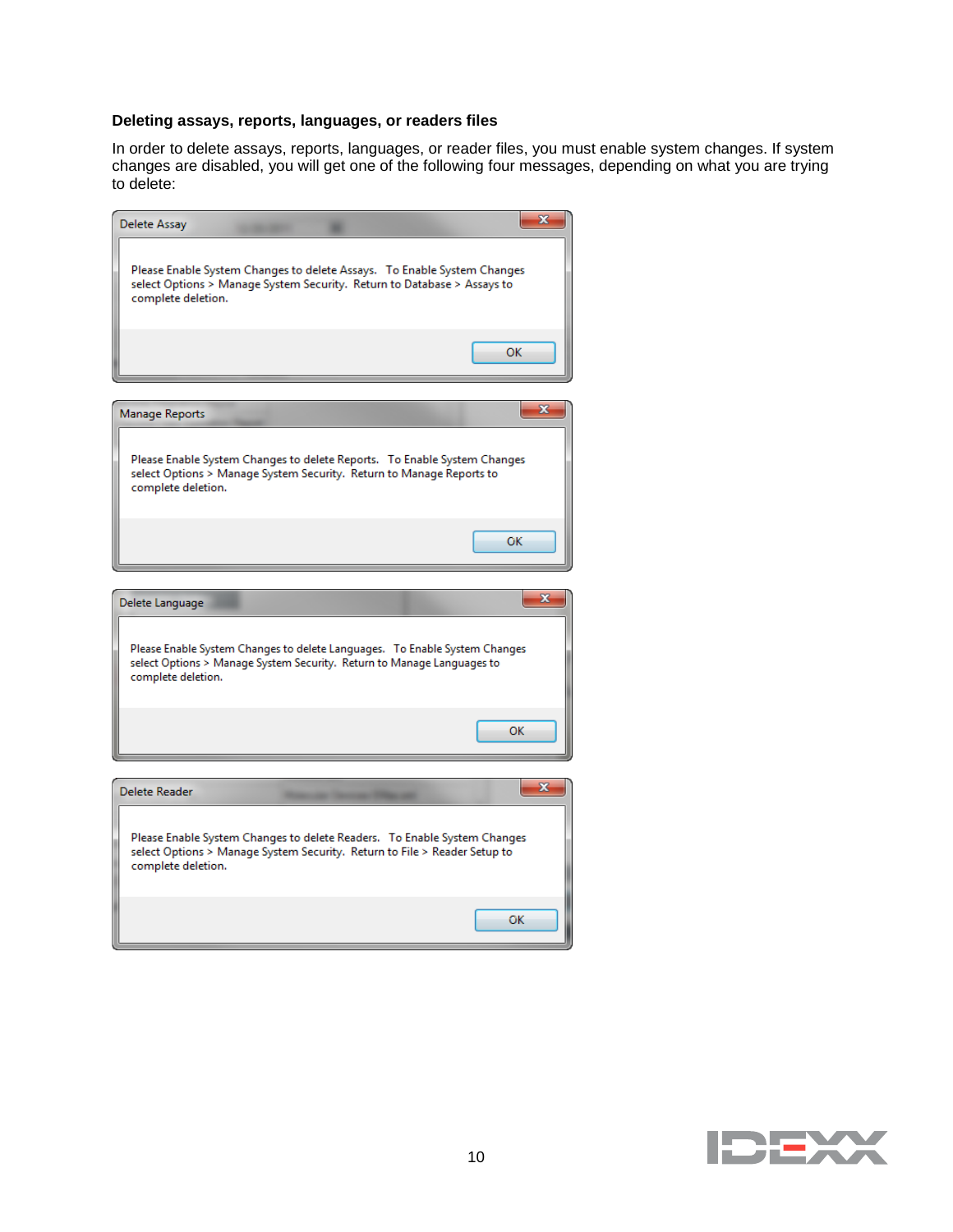# **IV. Manually entering data**

Manual plate reading **must** be enabled in order to enter data manually. See ["III. Managing system](#page-2-0)  [security"](#page-2-0) to enable manual plate reading.

You can enter data manually into an **existing templat**e using either case view or plate view. **The**  xChekPlus software assigns the wells to cases in manual entry mode just as it does when a reader is used.

#### **To manually enter plate data:**

## 1. Choose **File > Manual**.

2. In the Template Manager Dialogue box, select an assay and a template and click **Read**.

3. Enter the OD values manually in either the Plate or Case tab view. In manual entry mode, controls and wells are temporarily populated with zeros. To enter data, click in the control or well field and enter the desired value.

| Test Results: Case 1 - AE:1 |              |                |                     |       |       |   |              |                        |   |    |               |    |                          | $\begin{array}{c c c c c c} \hline \multicolumn{3}{c }{\mathbf{H}} & \multicolumn{3}{c }{\mathbf{H}} & \multicolumn{3}{c }{\mathbf{H}} & \multicolumn{3}{c }{\mathbf{H}} & \multicolumn{3}{c }{\mathbf{H}} & \multicolumn{3}{c }{\mathbf{H}} & \multicolumn{3}{c }{\mathbf{H}} & \multicolumn{3}{c }{\mathbf{H}} & \multicolumn{3}{c }{\mathbf{H}} & \multicolumn{3}{c }{\mathbf{H}} & \multicolumn{3}{c }{\mathbf{H}} & \multicolumn{3}{c }{\mathbf$ |
|-----------------------------|--------------|----------------|---------------------|-------|-------|---|--------------|------------------------|---|----|---------------|----|--------------------------|-------------------------------------------------------------------------------------------------------------------------------------------------------------------------------------------------------------------------------------------------------------------------------------------------------------------------------------------------------------------------------------------------------------------------------------------------------|
| Plate<br>Case               | Graph        |                |                     |       |       |   |              |                        |   |    |               |    |                          |                                                                                                                                                                                                                                                                                                                                                                                                                                                       |
| Plate: 1                    | $\mathbf{1}$ | $\overline{2}$ | $\mathbf{3}$        | 4     | 5     | 6 | $\mathbf{7}$ | 8                      | 9 | 10 | 11            | 12 | $\blacktriangle$         | Variables                                                                                                                                                                                                                                                                                                                                                                                                                                             |
| A - Well                    | Neg          | Neg            | Pos                 | Pos   | Α     |   |              |                        |   |    |               |    |                          | Case Info                                                                                                                                                                                                                                                                                                                                                                                                                                             |
| 0.D.                        | 0.000        | 0.000          | 0.000               | 0.000 | 0.000 |   |              |                        |   |    |               |    |                          |                                                                                                                                                                                                                                                                                                                                                                                                                                                       |
| S/P                         |              |                |                     |       | Inv   |   |              |                        |   |    |               |    | Ξ                        | ło-Ho                                                                                                                                                                                                                                                                                                                                                                                                                                                 |
| Titer                       |              |                |                     |       | Inv   |   |              |                        |   |    |               |    |                          |                                                                                                                                                                                                                                                                                                                                                                                                                                                       |
| Group                       |              |                |                     |       | Inv   |   |              |                        |   |    |               |    |                          | Recalculate                                                                                                                                                                                                                                                                                                                                                                                                                                           |
| Result                      |              |                |                     |       | Inv   |   |              |                        |   |    |               |    |                          |                                                                                                                                                                                                                                                                                                                                                                                                                                                       |
| $B - Well$                  |              |                |                     |       |       |   |              |                        |   |    |               |    |                          |                                                                                                                                                                                                                                                                                                                                                                                                                                                       |
| 0.D.                        |              |                |                     |       |       |   |              |                        |   |    |               |    |                          |                                                                                                                                                                                                                                                                                                                                                                                                                                                       |
| S/P                         |              |                |                     |       |       |   |              |                        |   |    |               |    |                          |                                                                                                                                                                                                                                                                                                                                                                                                                                                       |
| Titer                       |              |                |                     |       |       |   |              |                        |   |    |               |    |                          |                                                                                                                                                                                                                                                                                                                                                                                                                                                       |
| Group                       |              |                |                     |       |       |   |              |                        |   |    |               |    |                          |                                                                                                                                                                                                                                                                                                                                                                                                                                                       |
| Result                      |              |                |                     |       |       |   |              |                        |   |    |               |    |                          |                                                                                                                                                                                                                                                                                                                                                                                                                                                       |
| C - Well                    |              |                |                     |       |       |   |              |                        |   |    |               |    |                          |                                                                                                                                                                                                                                                                                                                                                                                                                                                       |
| O.D.                        |              |                |                     |       |       |   |              |                        |   |    |               |    |                          |                                                                                                                                                                                                                                                                                                                                                                                                                                                       |
| S/P                         |              |                |                     |       |       |   |              |                        |   |    |               |    |                          |                                                                                                                                                                                                                                                                                                                                                                                                                                                       |
| Titer                       |              |                |                     |       |       |   |              |                        |   |    |               |    |                          |                                                                                                                                                                                                                                                                                                                                                                                                                                                       |
| Group                       |              |                |                     |       |       |   |              |                        |   |    |               |    |                          |                                                                                                                                                                                                                                                                                                                                                                                                                                                       |
| Result                      |              |                |                     |       |       |   |              |                        |   |    |               |    | $\overline{\phantom{a}}$ |                                                                                                                                                                                                                                                                                                                                                                                                                                                       |
| Assay: AE                   |              |                | Template: Case 1    |       |       |   |              | CASE <sub>1</sub><br>A |   |    | $\mathbf{11}$ |    |                          |                                                                                                                                                                                                                                                                                                                                                                                                                                                       |
| Kit Lot: Unknown            |              |                | Run Date: 6/20/2016 |       |       |   |              |                        |   |    |               |    |                          |                                                                                                                                                                                                                                                                                                                                                                                                                                                       |
| Expiration: 12/20/2011      |              |                |                     |       |       |   |              |                        |   |    |               |    |                          |                                                                                                                                                                                                                                                                                                                                                                                                                                                       |
| Tech: mmd                   |              |                |                     |       |       |   |              |                        |   |    |               |    |                          |                                                                                                                                                                                                                                                                                                                                                                                                                                                       |
|                             |              |                |                     |       |       |   |              |                        |   |    |               |    |                          |                                                                                                                                                                                                                                                                                                                                                                                                                                                       |
|                             |              |                |                     |       |       |   |              |                        |   |    |               |    |                          |                                                                                                                                                                                                                                                                                                                                                                                                                                                       |
|                             |              |                |                     |       |       |   |              |                        |   |    |               |    |                          |                                                                                                                                                                                                                                                                                                                                                                                                                                                       |
|                             |              |                |                     |       |       |   |              |                        |   |    |               |    |                          |                                                                                                                                                                                                                                                                                                                                                                                                                                                       |

**Note:** Data can also be pasted into the grid using the shortcut **Ctrl+V** or by right-clicking and selecting **Paste**. You will only need to select the first well in the grid when pasting data; data will autopopulate in the appropriate fields.

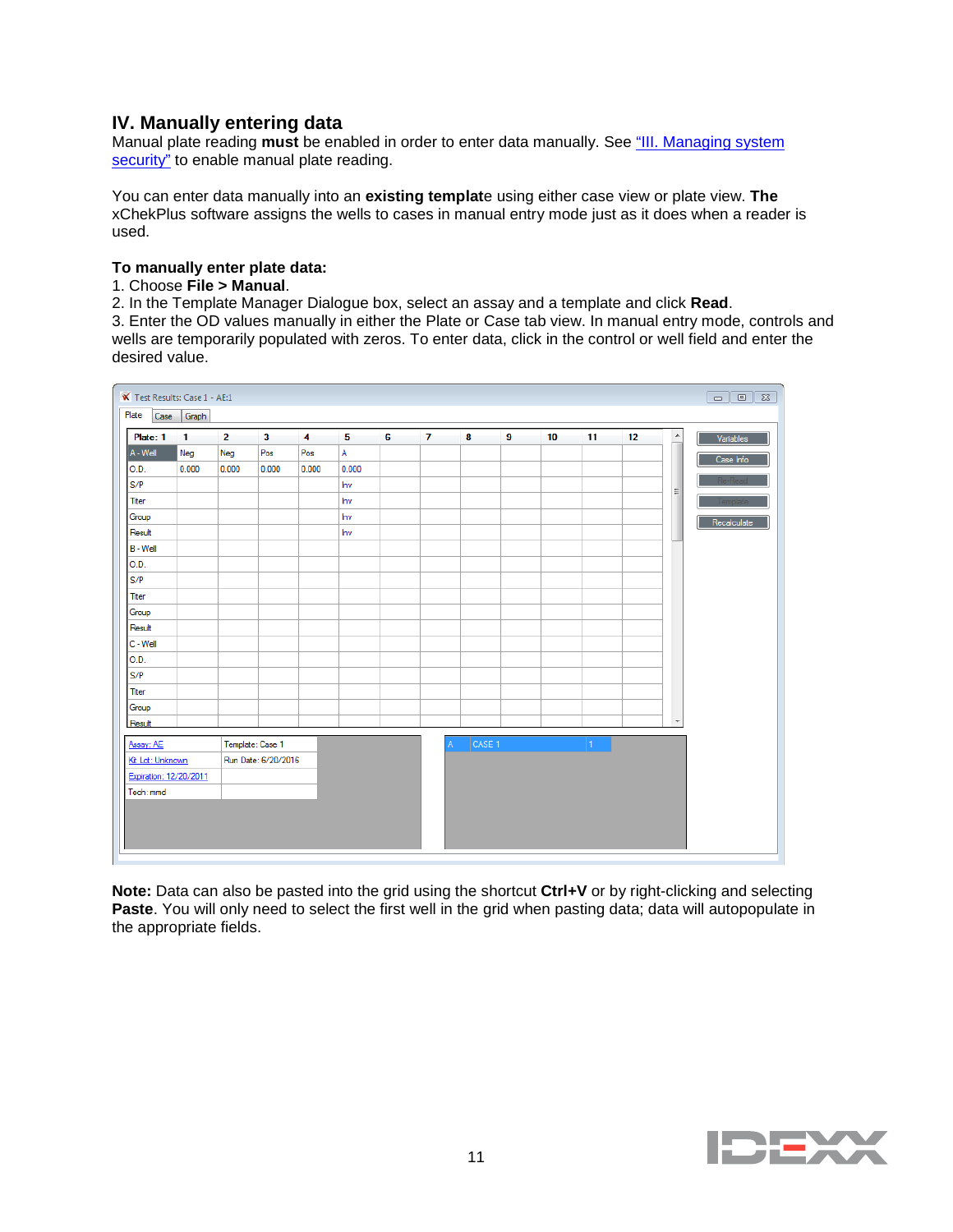4. Click the **Recalculate** button. xChekPlus validates the control values and recalculates all result fields.

**Note:** xChekPlus will alert you if the control values are invalid. Enter the correct control values and click Recalculate before saving your plate.



| Plate<br>Case          | Graph        |                |                         |                         |       | <b>Invalid Assay</b> |                         |                                     |              |    |    |    |                  |             |
|------------------------|--------------|----------------|-------------------------|-------------------------|-------|----------------------|-------------------------|-------------------------------------|--------------|----|----|----|------------------|-------------|
| Plate: 1               | $\mathbf{1}$ | $\overline{2}$ | $\overline{\mathbf{3}}$ | $\overline{\mathbf{4}}$ | 5     | 6                    | $\overline{7}$          | 8                                   | 9            | 10 | 11 | 12 | $\blacktriangle$ | Variables   |
| A - Well               | Neg          | Neg            | Pos                     | Pos                     | A     |                      |                         |                                     |              |    |    |    |                  | Case Info   |
| O.D.                   | 0.000        | 0.000          | 0.000                   | 0.000                   | 0.750 |                      |                         |                                     |              |    |    |    |                  |             |
| S/P                    |              |                |                         |                         | Inv   |                      |                         |                                     |              |    |    |    | Ξ                |             |
| Titer                  |              |                |                         |                         | Inv   |                      |                         |                                     |              |    |    |    |                  |             |
| Group                  |              |                |                         |                         | Inv   |                      |                         |                                     |              |    |    |    |                  | Recalculate |
| Result                 |              |                |                         |                         | Inv   |                      |                         |                                     |              |    |    |    |                  |             |
| $B - Well$             |              |                |                         |                         |       |                      |                         |                                     |              |    |    |    |                  |             |
| 0.D.                   |              |                |                         |                         |       |                      |                         |                                     |              |    |    |    |                  |             |
| S/P                    |              |                |                         |                         |       |                      | Validity Rules for - AE |                                     | $\boxed{23}$ |    |    |    |                  |             |
| Titer                  |              |                |                         |                         |       |                      |                         |                                     |              |    |    |    |                  |             |
| Group                  |              |                |                         |                         |       |                      |                         | $PC - NC > 0.075$<br>$NC \le 0.150$ |              |    |    |    |                  |             |
| Result                 |              |                |                         |                         |       |                      |                         |                                     |              |    |    |    |                  |             |
| C - Well               |              |                |                         |                         |       |                      |                         |                                     |              |    |    |    |                  |             |
| 0.D.                   |              |                |                         |                         |       |                      |                         | OK                                  |              |    |    |    |                  |             |
| S/P                    |              |                |                         |                         |       |                      |                         |                                     |              |    |    |    |                  |             |
| Titer                  |              |                |                         |                         |       |                      |                         |                                     |              |    |    |    |                  |             |
| Group                  |              |                |                         |                         |       |                      |                         |                                     |              |    |    |    |                  |             |
| Result                 |              |                |                         |                         |       |                      |                         |                                     |              |    |    |    | ٠                |             |
| Assay: AE              |              |                | Template: Case 1        |                         |       |                      |                         | CASE <sub>1</sub><br>А              |              |    | h. |    |                  |             |
| Kit Lot: Unknown       |              |                | Run Date: 6/20/2016     |                         |       |                      |                         |                                     |              |    |    |    |                  |             |
| Expiration: 12/20/2011 |              |                |                         |                         |       |                      |                         |                                     |              |    |    |    |                  |             |
| Tech: mmd              |              |                |                         |                         |       |                      |                         |                                     |              |    |    |    |                  |             |
|                        |              |                |                         |                         |       |                      |                         |                                     |              |    |    |    |                  |             |
|                        |              |                |                         |                         |       |                      |                         |                                     |              |    |    |    |                  |             |

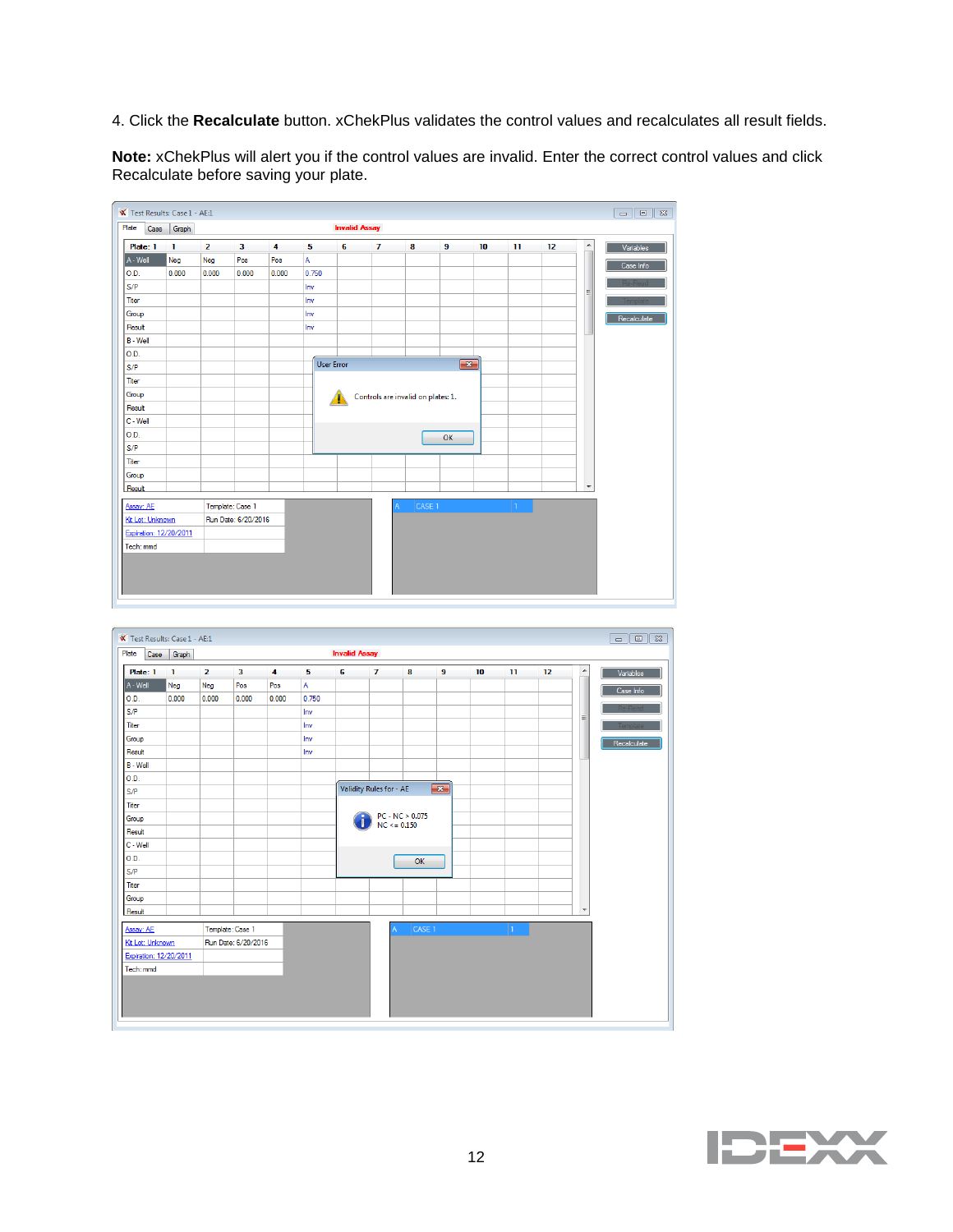# **V. Editing well OD values**

Well OD editing must be enabled in order to edit well values. See ["III. Managing system security](#page-2-0) to enable well OD editing.

You can edit the optical density or the tube number of previously saved data in either Plate tab or the Case view by selecting the cell and entering the new value.

#### **To edit existing data:**

1. Select **File > Open** and choose cases to edit.

2. Select the well to edit and type the new OD value.

3. Press the **Tab** or **Enter** key to exit the cell. The Recalculate button becomes enabled so that you can update any calculated fields that are dependent on the edited well.

4. Click **Recalculate** after all editing has been completed. xChekPlus validates the control values and recalculates all result fields.

**Note:** You must recalculate in order for your changes to be saved.

OD values can also be edited in either the Plate or Case tab view immediately after reading the plate by selecting the cell and entering the new value.

When you recall cases by clicking File > Open to edit the control wells, you must select all of the cases on that plate. If you haven't selected all of the cases, the Missing Cases dialogue box will open and xChekPlus will prompt you to load the missing cases. This ensures that all test cases associated with the plate control wells are included in the recalculation event.

| The control well you are editing is used by more cases than the ones you have<br>currently selected. |
|------------------------------------------------------------------------------------------------------|
| The following cases are using the control well:                                                      |
| T3<br>Τ4                                                                                             |
|                                                                                                      |
|                                                                                                      |
|                                                                                                      |
| Do you want all of the cases using this control well to be loaded?                                   |
| No<br>Yes                                                                                            |

Select **Yes** to automatically load all of the cases on the plate and then edit the control well. You will not be able to edit control OD values until all cases on that plate have been selected.

# **VI. Using the quantity not sufficient (QNS) function**

Occasionally, you will encounter samples that contain an insufficient quantity to perform the assay. xChekPlus provides an option to remove these wells after the plate has been read.

The QNS functionality will automatically include any associated normal host cell wells or paired sample wells associated with the selected sample.

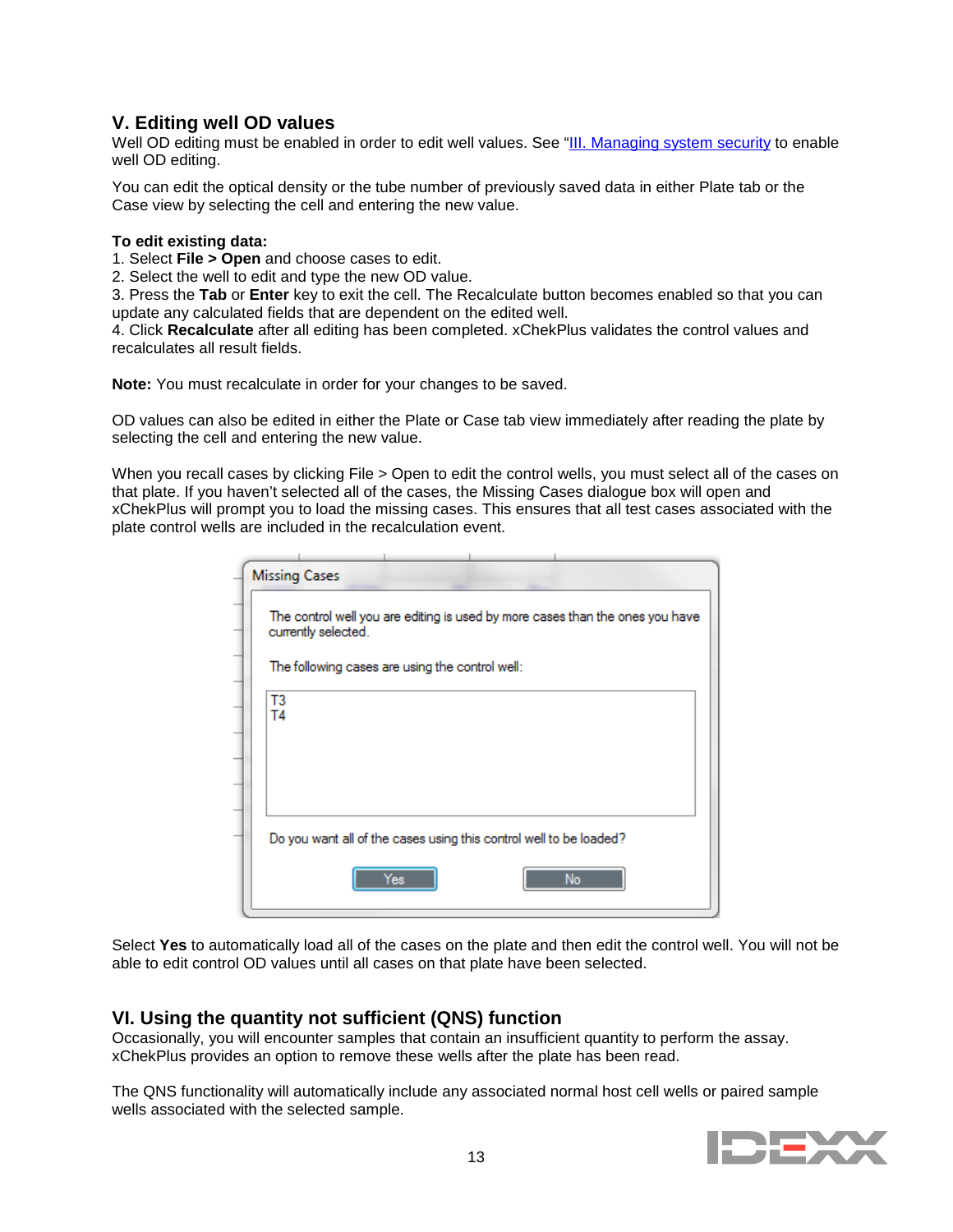• To mark a well as QNS, double-click the optical density cell in the Plate or Case tab view.

• When prompted, click **Yes**. Click **No** to cancel the operation.



**Note**: You cannot mark plate control wells as QNS.

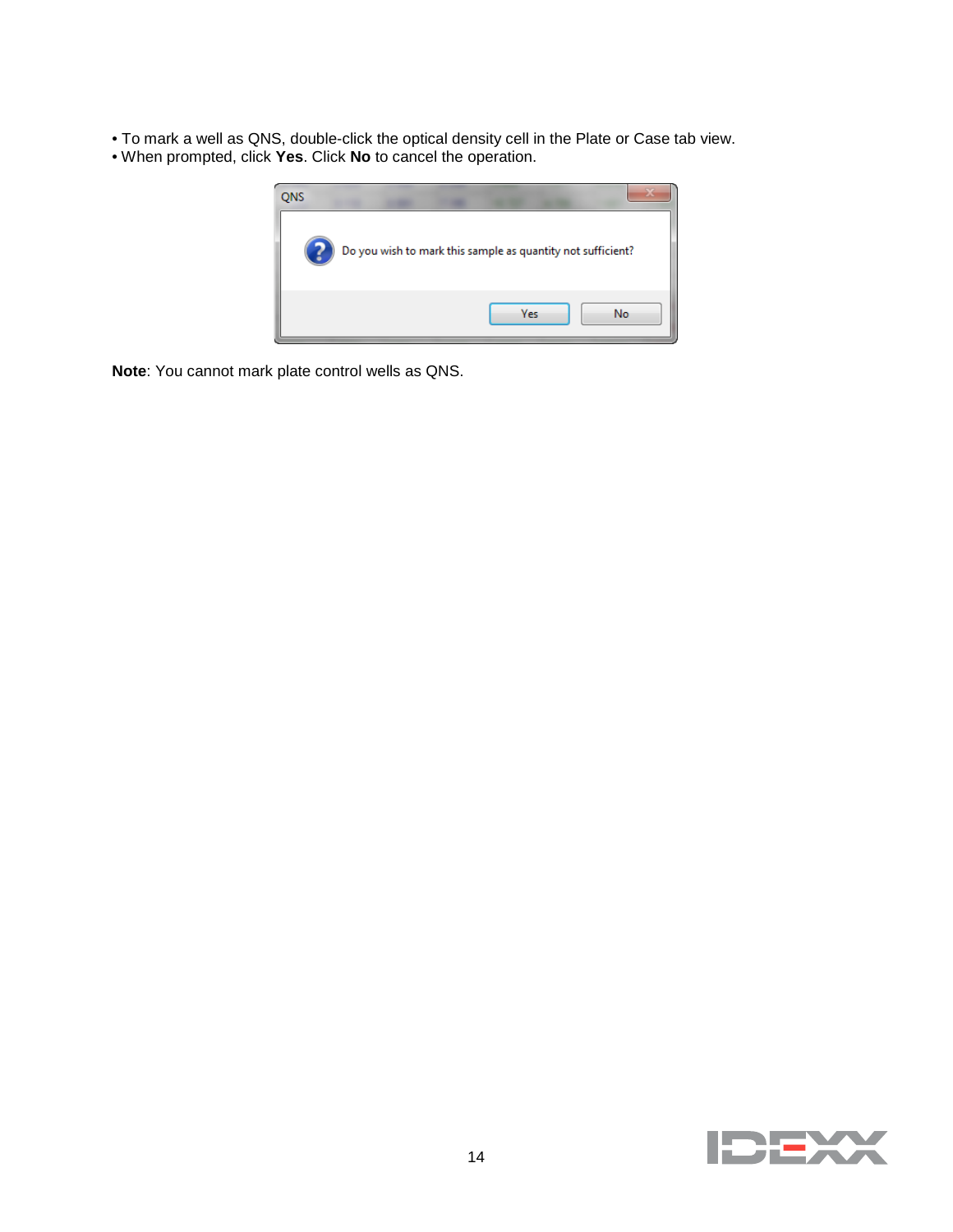# **VII. Modifying case information**

The xChekPlus software provides you the option to modify the secondary case identifier (Case Number 2).

| Case: 'TEST CASE 1'                                                 | $\Sigma$ |
|---------------------------------------------------------------------|----------|
| Case<br>Population                                                  |          |
| Case Number 1                                                       | OK       |
| TEST CASE 1                                                         | Cancel   |
| Case Number 2                                                       |          |
| Test Case 2                                                         |          |
| Vet <sup>-</sup>                                                    |          |
| -Select-                                                            |          |
| Reason                                                              |          |
| --Select--<br>۰                                                     |          |
| Calendar Age                                                        |          |
| $0 - 0$                                                             |          |
| Sample Type                                                         |          |
| --Select--<br>۰                                                     |          |
| <b>Bleed Date</b>                                                   |          |
| $\blacksquare$<br>M/d/yyyy                                          |          |
| Comment                                                             |          |
|                                                                     |          |
|                                                                     |          |
|                                                                     |          |
|                                                                     |          |
|                                                                     |          |
| $\mathbf{1}$<br>of 1<br>$\rightarrow$ $\rightarrow$<br>$\mathbb{N}$ |          |
|                                                                     |          |

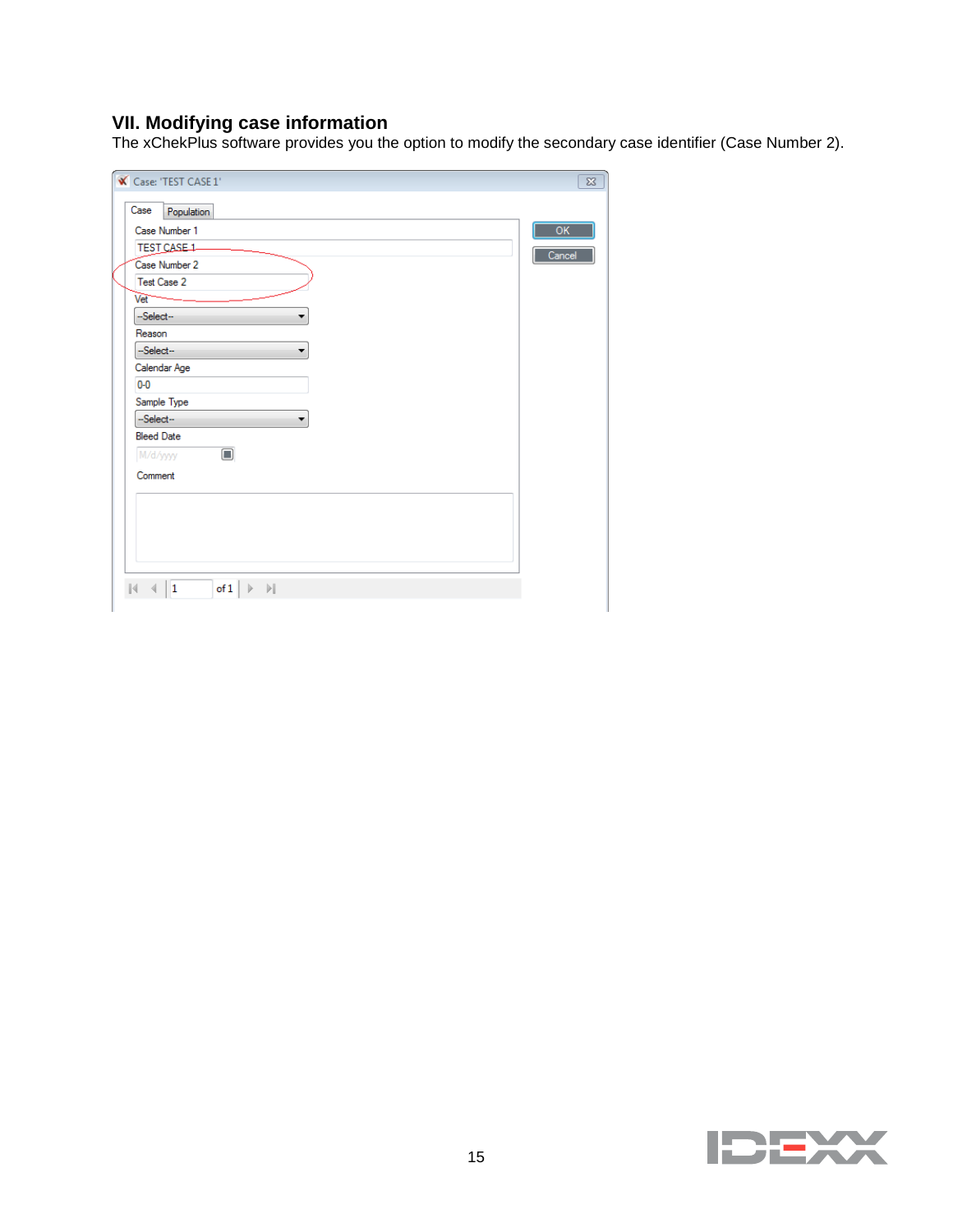Case Number 2 information can be entered or modified by clicking the Case Info button:

• When creating or editing a template.

|                |                                          | K Edit Template - Case Test : AE |                |     |   |   |   |   |   |    |    |    | $\mathbf{x}$<br>回 |
|----------------|------------------------------------------|----------------------------------|----------------|-----|---|---|---|---|---|----|----|----|-------------------|
|                | <b>Template Name</b><br><b>Case Test</b> |                                  |                |     |   |   |   |   |   |    |    |    | OK                |
| P <sub>1</sub> |                                          | 2                                | 3              | 4   | 5 | 6 | ⇁ | 8 | 9 | 10 | 11 | 12 | Cancel            |
| ΙA             | Neg                                      | Neg                              | Pos            | Pos | Α | Α | Α | Α | Α | Α  | Α  | Α  | Case Info         |
| В              | ١A                                       | Α                                | Α              | Α   | Α | Α | Α | Α | Α | Α  | Α  | A  |                   |
| C              | ١A                                       | А                                | $\overline{A}$ | А   | Α |   |   |   |   |    |    |    | Controls          |
| D              |                                          |                                  |                |     |   |   |   |   |   |    |    |    |                   |

• In the Plate or Case tab view after reading the plate or recalling data.

| <b>W</b> Test Results: Case Test - AE:1 |        |                |       |       |        |        |       |        |                 |        |       |       |   |  |
|-----------------------------------------|--------|----------------|-------|-------|--------|--------|-------|--------|-----------------|--------|-------|-------|---|--|
| Plate<br>Case                           | Graph  |                |       |       |        |        |       |        |                 |        |       |       |   |  |
| Plate: 1                                | 1      | $\overline{2}$ | 3     | 4     | 5      | 6      | 7     | 8      | 9               | 10     | 11    | 12    | ▲ |  |
| A - Well                                | Neg    | Neg            | Pos   | Pos   | A      | A      | l A   | А      | А               | А      | А     | А     |   |  |
| O.D.                                    | 0.042  | 0.041          | 0.347 | 0.345 | 3.176  | 1.060  | 2.560 | 2.261  | 1.958           | 3.633  | 1.713 | 0.953 |   |  |
| S/P                                     |        |                |       |       | 10.294 | 3.345  | 8.271 | 7.289  | 6.294           | 11.795 | 5.489 | 2.993 | Ξ |  |
| <b>Titer</b>                            |        |                |       |       | 29088  | 8542   | 22916 | 19967  | 17015           | 33740  | 14658 | 7569  |   |  |
| Group                                   |        |                |       |       | 17     | 8      | 15    | 13     | 12 <sup>2</sup> | 18     | 11    | 7     |   |  |
| Result                                  |        |                |       |       | Pos    | Pos    | Pos   | Pos    | Pos             | Pos    | Pos   | Pos   |   |  |
| $B - Well$                              | А      | A              | Α     | A     | A      | A      | l A   | ΙA     | A               | Α      | A     | Α     |   |  |
| O.D.                                    | 3.203  | 1.917          | 0.651 | 0.562 | 1.855  | 3.253  | 1.336 | 3.612  | 1.689           | 3.462  | 2.445 | 1.196 |   |  |
| S/P                                     | 10.383 | 6.159          | 2.002 | 1.709 | 5.956  | 10.547 | 4.251 | 11.726 | 5.411           | 11.233 | 7.893 | 3.791 |   |  |
| Titer                                   | 29361  | 16618          | 4881  | 4109  | 16020  | 29868  | 11094 | 33525  | 14429           | 31992  | 21778 | 9793  |   |  |

|           |                | <b>X</b> Test Results: Case Test - AE:1 |       |        |              |              |        |
|-----------|----------------|-----------------------------------------|-------|--------|--------------|--------------|--------|
| Plate     | Case           | Graph                                   |       |        |              |              |        |
| Case: 'A' |                | Well                                    | O.D.  | S/P    | <b>Titer</b> | <b>Group</b> | Result |
|           | A1             | Neg                                     | 0.042 |        |              |              |        |
|           | A2             | Neg                                     | 0.041 |        |              |              |        |
|           | A3             | Pos                                     | 0.347 |        |              |              |        |
|           | A4             | Pos                                     | 0.345 |        |              |              |        |
|           | A <sub>5</sub> | <b>TEST CASE 1</b>                      | 3.176 | 10.294 | 29088        | 17           | Pos    |
|           | A <sub>6</sub> | <b>TEST CASE 1</b>                      | 1.060 | 3.345  | 8542         | 8            | Pos    |
|           | A7             | <b>TEST CASE 1</b>                      | 2.560 | 8.271  | 22916        | 15           | Pos    |
|           | A8             | <b>TEST CASE 1</b>                      | 2.261 | 7.289  | 19967        | 13           | Pos    |
|           | A9             | <b>TEST CASE 1</b>                      | 1.958 | 6.294  | 17015        | 12           | Pos    |
|           | A10            | <b>TEST CASE 1</b>                      | 3.633 | 11.795 | 33740        | 18           | Pos    |
|           |                |                                         |       |        |              |              |        |

**Note:** Case Number 2 information *saved at the time the plate is read* will autopopulate when the case (Case Number 1 information) is reused in a template.

If you wish to change Case Number 2 information:

• Edit the case information in the template before using the template to read another plate.

**OR**

• Edit the case information at read time.